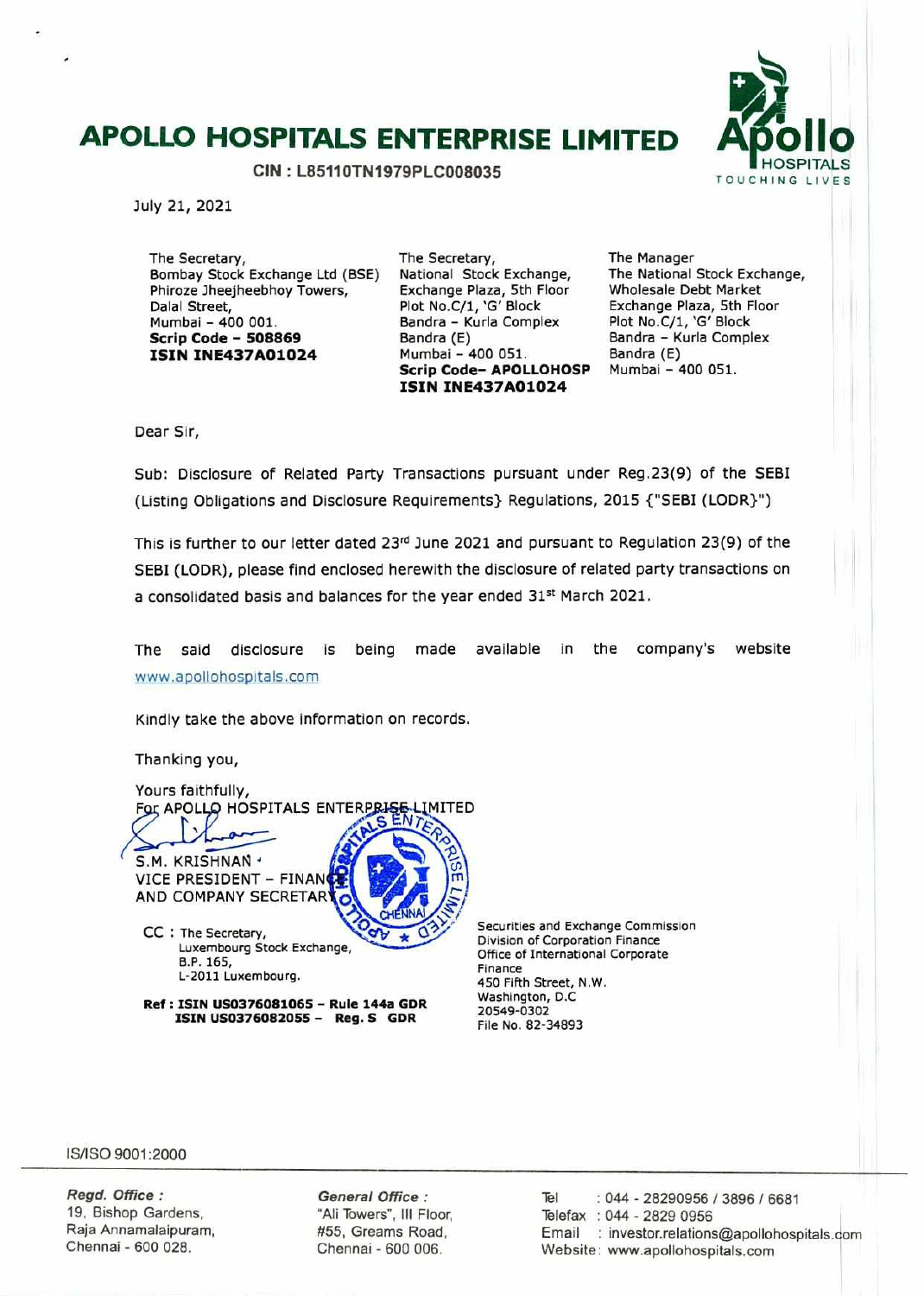Apollo Hospitals Enterprise Limited

Related Party disclosures as required by lND AS 24, " Related Party disclosures" are given below

| (Rs. In Mn)<br>Transactions with related parties during year ended Mar 31, 2021 |                                  |                   |                       |                                           |                                 |  |
|---------------------------------------------------------------------------------|----------------------------------|-------------------|-----------------------|-------------------------------------------|---------------------------------|--|
| Sno                                                                             | <b>Row Labels</b>                | <b>Associates</b> | <b>Joint Ventures</b> | <b>Key Management</b><br><b>Personnel</b> | <b>Other related</b><br>parties |  |
| 1                                                                               | Interest expenses                |                   |                       |                                           | 5                               |  |
| 2                                                                               | <b>Interest Income</b>           |                   |                       |                                           | 11                              |  |
| 3                                                                               | <b>Outsourcing Expenses</b>      |                   | 10                    |                                           | 2,258                           |  |
| 4                                                                               | Purchase of goods and services   |                   | $\frac{1}{2}$         |                                           | 384                             |  |
| 5                                                                               | <b>Purchase of Medicines</b>     |                   |                       |                                           | 30,119                          |  |
| 6                                                                               | <b>Reimbursement of expenses</b> | 39                | 177                   |                                           | 82                              |  |
| 7                                                                               | <b>Remuneration Paid</b>         |                   | -                     | 215                                       | -                               |  |
| 8                                                                               | Revenue from operations          | 1,881             | 1,148                 |                                           | 30,574                          |  |
|                                                                                 | <b>Grand Total</b>               | 1,920             | 1,335                 | 215                                       | 63,433                          |  |

# Outstanding balances as on Mar 31, 2021

| <b>Sno</b> | <b>Row Labels</b>                    | <b>Associates</b> | <b>Joint Ventures</b> | <b>Key Management</b><br><b>Personnel</b> | <b>Other related</b><br>parties |
|------------|--------------------------------------|-------------------|-----------------------|-------------------------------------------|---------------------------------|
|            | Interest payable as at period end    |                   |                       |                                           | 103                             |
| 2          | Interest receivable as at period end |                   |                       |                                           | 14                              |
| 3          | <b>Investment in Equity</b>          | 845               | 596                   |                                           |                                 |
| 4          | Loan payable as at period end        |                   |                       |                                           | 97                              |
| 5          | Loan receivable as at period end     |                   |                       |                                           | 179                             |
| 6          | Payable as at period end             |                   |                       |                                           | 3,332                           |
|            | Receivable as at period end          | 621               | 942                   |                                           | 4,522                           |



Indi<u>tion</u>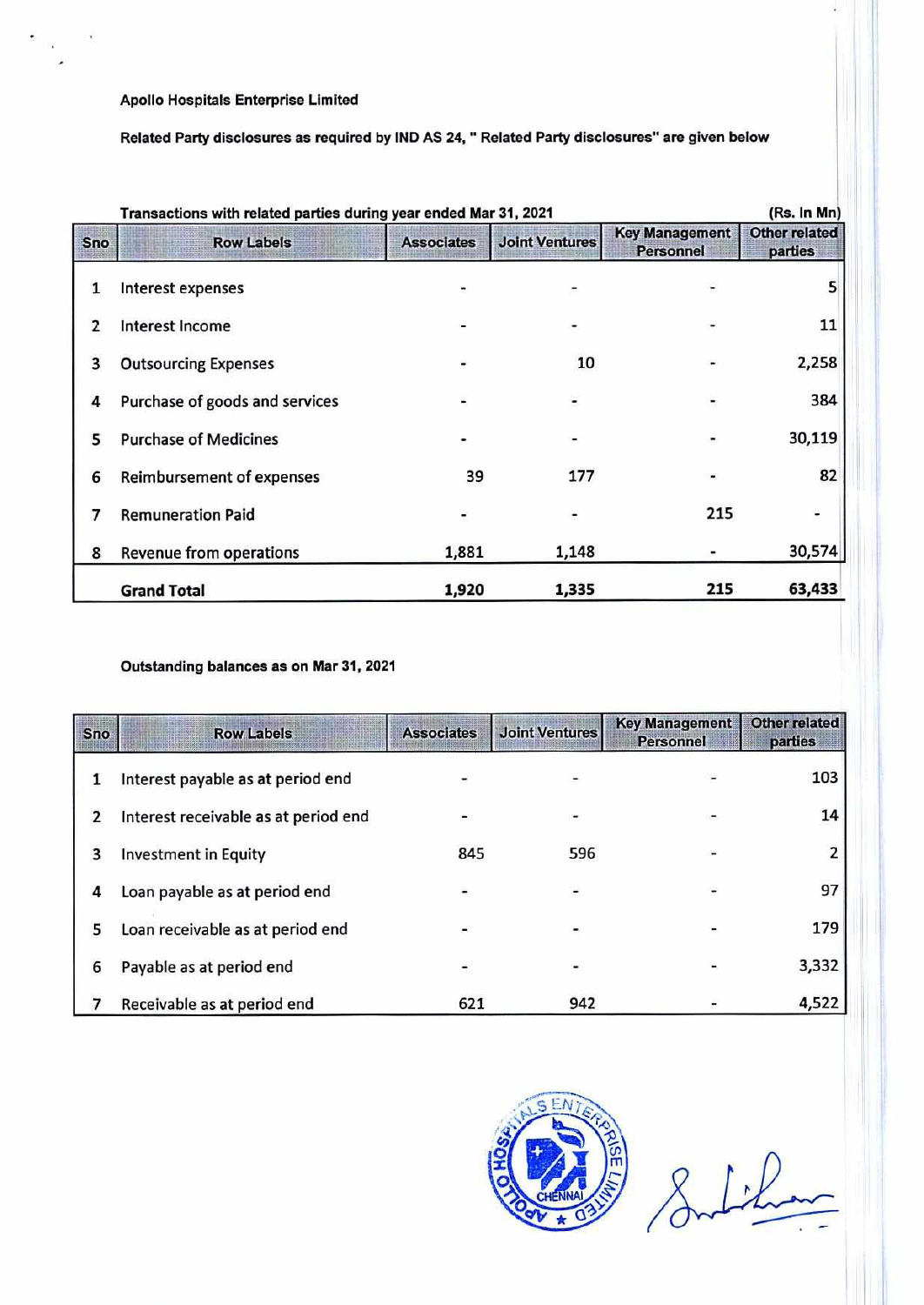# **Apollo Hospitals Enterprise Limited**

# **Related Party disclosures as required by IND AS**  24, " Related Party disclosures" are given below

#### **Associates**

- 1 Family Health Plan (TPA) Limited
- 2 Indraprastha Medical Corporation Limited
- 3 Stemcyte India Therapautics Private Limited
- 4 Apollo Medicals Private Limited

### **Joint Ventures**

- 1 Apokos Rehab Private Limited
- 2 Apollo Amrish Oncology Services Private Limited
- 3 Apollo Multispeciality Hospitals Ltd
- 4 Apollo Gleneagles PET-CT PrivateLimited

#### **Key Management Personnel**

- 1 Dr.Prathap C Reddy, Executive Chairman
- 2 Smt.Preetha Reddy, Executive Vice Chairperson
- 3 Smt.Suneeta Reddy, Managing Director
- 4 Smt.Sangita Reddy, Joint Managing Director
- 5 Smt.Shobana Kamineni, Executive Vice Chairperson
- 6 Shri Krishnan Akhileswaran, Chief Financial Officer
- 7 Shri S M Krishnan, Company Secretary

#### **Independent Directors**

- 1 DRT.Rajgopal
- 2 Dr. Murali Doraiswamy
- 3 Shri. MBN Rao
- 4 Smt. V.Kavitha Dutt
- 5 Shri. Vinayak Chatterjee

# **Entities over which key management personnel or relatives of such key management personnel are able to exercise significant influence /control/joint control**

- 1 Adeline Pharma Private Limited
- 2 Apollo Hospitals Education Research Foundation
- 3 Apollo Health Resources Limited
- 4 Apollo Hospital Educational Trust
- 5 Apollo Institute of Medical Science and Research
- 6 Apollo Medskills Limited
- 7 Apollo Pharmacies Ltd
- 8 Apollo Shine Foundation
- 9 Apollo Sindoori Hotels Limited
- 10 Apollo Tele Health Services Private Limited
- 11 Apollo Teleradiology Private Limited
- 12 ATC Pharma Private Limited
- 13 B. R. Enterprises
- 14 Bona Sera Hotels Limited
- 15 Cadila Pharmacuticals Limited
- 16 Care Pathology